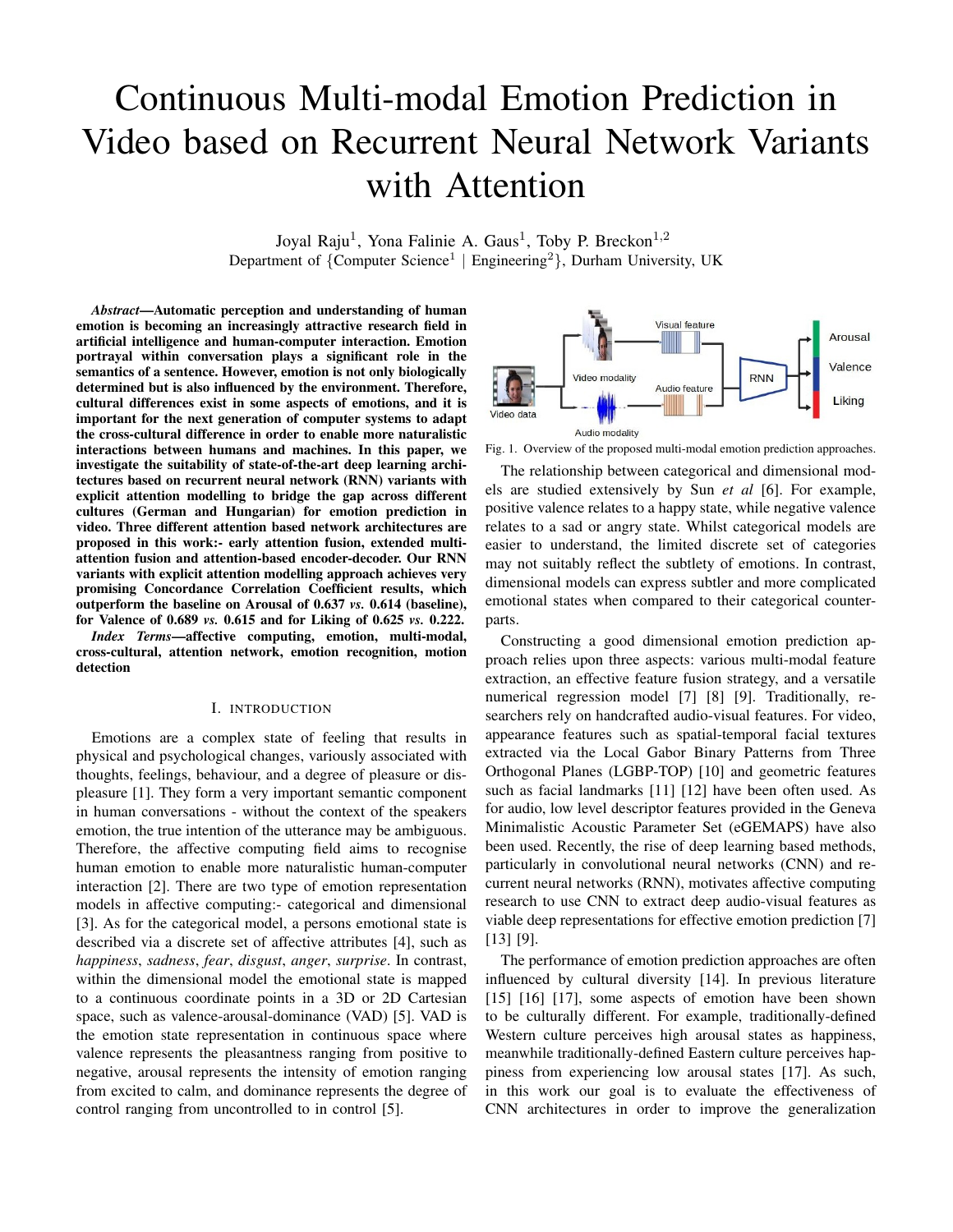of emotional prediction in such cross-cultural scenarios. Our main aim is to predict emotion automatically in the *valencearousal* emotional dimension, and a third dimension describing *liking* (or sentiment) continuously over time. In summary, our contributions are:

- a broad analysis spanning both hand-crafted features and deep learning features within the context of continuous emotion prediction from video. For the hand-crafted audio features, we use lower-level descriptor features such as eGeMAPS and Mel Frequency Cepstral Coefficient (MFCC). For video, we utilize Facial Action Units (FAU) to extract appearance and geometric information from different facial attributes. In terms of deep learning features, we use Deep Spectrum [18] features from pre-trained CNN [19] [20] [21] on audio. As for video modality, we employ a VGG-16 [19] as well as a ResNet-50 [22] network that are pre-trained with the Affwild [23] dataset as our deep features representation.
- an evaluation of RNN variants with explicit attention modelling across two different cultures, German and Hungarian in the context of continuous emotion prediction from video. We further exploit three different RNN architectures: early attention fusion, extended multiattention fusion and attention-based encoder-decoder. Our proposed RNN variants demonstrates promising results, outperforming the prior work of [24].

#### II. RELATED WORK

Applications of emotion prediction face many challenges, mostly due to variations across individuals such as culture, gender, demographic and so on. Notable work such as Chiou *et al.* [25] attempt to solve such variation issues by combining emotional datasets from Mandarin and German to improve the cross-cultural performance. Neumann *et al.* [26] address the inconsistencies between two cultures (French and English) by utilizing a small amount of data from the target culture in order to finetune an emotion model originally trained on a larger dataset from the source culture. Gideon *et al.* [27] uses a domain adaptation approach on cross-culture speech emotion prediction. In this section, we present a focused summary of the current state-of-the-art with respect to topics related to the methodology of automatic emotion prediction proposed in this work.

# *A. Multi-modality Features in Emotion Prediction*

In continuous emotion prediction, various multi-modal features have been utilized, ranging from hand-crafted features to deep learning features. Notable works such as Sánchez-Lozano *et al.* [28] make use of Local Binary Patterns (LBP) and Gabor features from the visual modality and low-level descriptors such as MFCC from audio. On the other hand, Wollmer *et al.* [29] and Brady *et al.* [7] focus on low-level descriptor features as an input towards Long Short Term Memory (LSTM) networks and Support Vector Regression (SVR), respectively. As deep learning over hand-crafted features, emotion prediction research has similarly tended to prefer deep features representations from varying deep neural network architectures. Notable works such as Chen *et al.* [13], Huang *et al.* [30] and Zhao *et al.* [9] demonstrate that deep learning features achieve comparable or even better performance than handcrafted features, across video and audio modalities.

Whilst multi-modal features are widely regarded as the most encompassing representation of emotion, multi-modal fusion is also essential to achieve better performance for emotion prediction approaches. There are mainly three strategies to achieve multi-modal fusion, namely early-fusion, late fusion and model-level fusion. Previous work by Huang *et al.* [30] adopts late fusion to combine the predictions of different features. Meanwhile, Chen *et al.* [13] explore early fusion from all available modalities. Subsequent work by Huang *et al.* [31] compare the performance between these two methods. This study [31] shows that that late fusion is good at predicting arousal and valence, while early fusion is more suitable for liking prediction. The latest work by Huang *et al.* [32] employed model-level fusion by fusing audio-visual modalities via a multi-headed attention module and hence achieving superior performance than early fusion and late fusion alone. Therefore in this work we follow Huang *et al.* [32] approach by adopting a model-level fusion strategy in RNN architecture in order to accommodate representative features both the video and audio modalities.

# *B. Model Architecture in Emotion Prediction*

With respect to the continuous emotion prediction, various regression approaches have been employed. Most commonly two regression models are frequently utilised: Kernel based Support Vector Regression and Long Short-Term Memory Recurrent Neural Networks (LSTM-RNN) [33] [13] [34] [24]. Previous work by Wollmer *et al.* [33] and Chen *et al.* [13] utilize both LSTM-RNN and SVR to perform regression analysis on the arousal and valence dimension. These studies reveal that LSTM manage to capture the temporal information of the emotional dimension significantly, outperforming SVR. Later work by Huang *et al.* [34] utilize three kinds of temporal architectures, including LSTM, Time-Delay Neural Networks (TDNN) and a multi-headed attention network, to learn different temporal modeling in the sequence hence showing that a combination of these approaches obtains the best result. Meanwhile, Chen *et al.* [13] fully utilize Deep Bidirectional Long Short-Term Memory Recurrent Neural Networks (DBLSTM) for each unimodal feature representation. Similarly in this work we adopt LSTM-RNN architecture that incorporate an attention network in continuous emotion prediction.

# *C. Attention in Emotion Prediction*

These aforementioned studies [13] [34] [31] make the assumption that emotion can be reliably predicted at every single frame, which maybe an unreasonable assumption. As for example, in the audio modality, the characteristics of each uttered word may not offer an equitable insight into the sentiment of the entire sentence. Similarly, any single still image frame from a video sequence may not accurately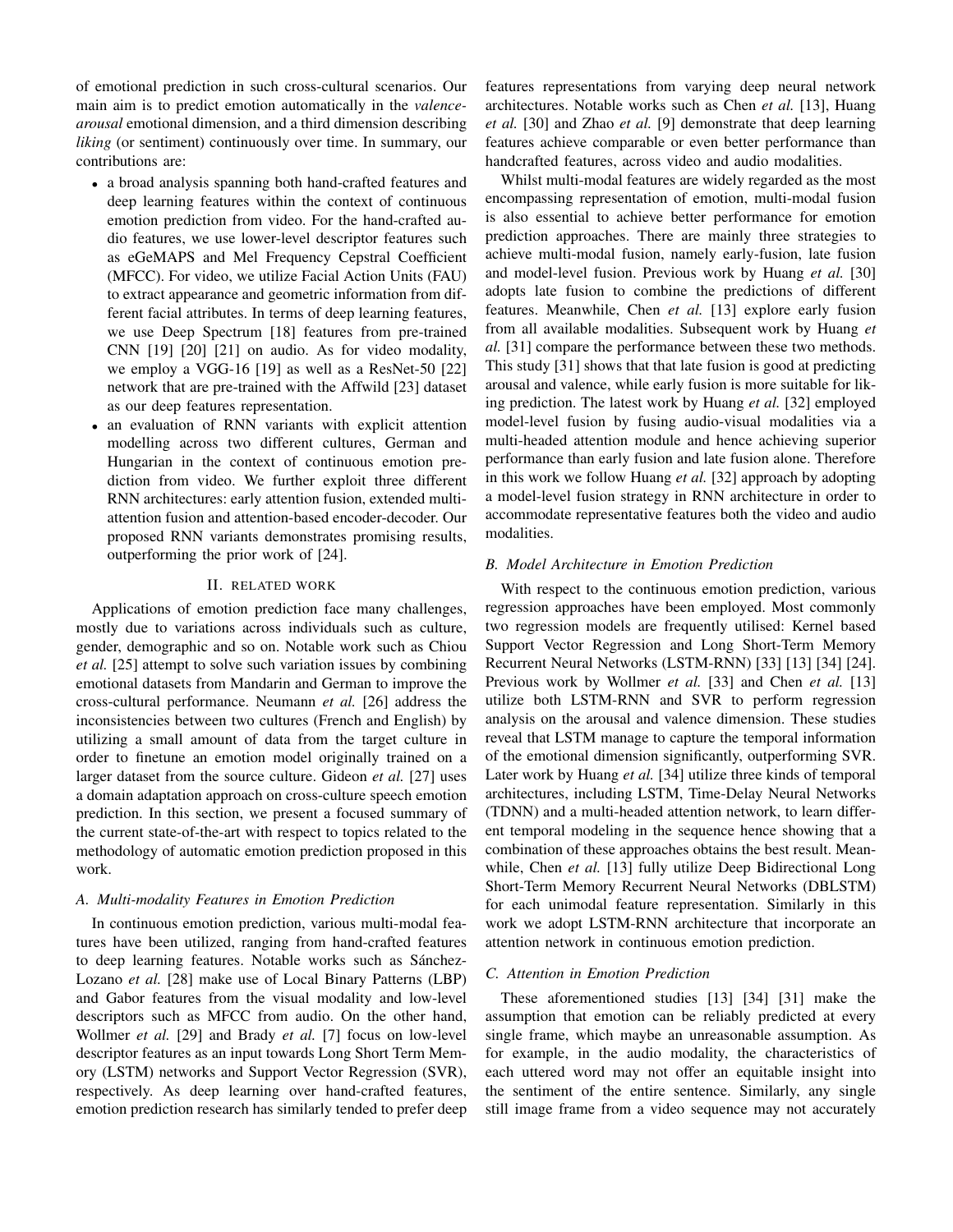convey the emotional state of the human subject. Mirsamadi *et al.* [35] tackle this situation by assigning a weight to each frame depending on how emotionally salient the features are, by using an attention mechanism. This allows the network to focus on the video frames in the sequence that containing strong emotional characteristics. Lee *et al.* [36] extend attention weights towards both textural (visual) features and audio features such that the attention weights indicate the modality whose features are most useful for every frame. Wang *et al.* [37] expand the concept of a multi-modal network architecture for this task by utilising multiple attention layers. Each input for the audio/video modality is weighted using an attention mechanism similar to the method used by Mirsamadi *et al.* [35] to emphasize emotionally meaningful features from each modality. These approaches [35] [36] [37] readily demonstrate the added value of an attention mechanism as they are shown to outperform the same architectural approach with the attention component removed. Inspired by the effectiveness of dynamically ignoring unreliable modalities, we explore the use of attention mechanisms allowing our model to learn to dynamically assign larger weights to more useful features.

## III. METHODOLOGY

In this work, we investigate three different RNN architecture variants, that each incorporate an attention network subcomponent in a variety of architecture. All of them take both audio and visual features as input (see Section IV) and output a continuous time series of three values, representing a subject emotional dimension for the *arousal*, *valence* and *liking* dimensions, as shown in Figure 1.

# *A. Early Attention Fusion Model (EAF)*

The first variant RNN architecture is illustrated in Figure 2. In this approach, we fully utilize CNN Deep Spectrum and facial features for video whilst using MFCC features for audio. Our approach first applies a fully connected layer and a softmax function respectively. Subsequently, we calculate the attention weight obtain from a softmax function for each modality. Subsequently, these features will become an input to two layer bi-directional LSTM. In this stage, the LSTM will produce one fixed-length vector from final hidden state which encompasses all the necessary information of the of the three-dimensional continuous emotion representation in use.

# *B. Attention based Encoder and Decoder Model (AED)*

A key limitation of RNN techniques is that they are limited in their ability to track long-term dependencies on the emotion. Since emotions are dynamic [34], the ability of the architecture to capture emotional long-term dynamic should be well modeled. In order to address this issue, we implement the architecture from Bahdanau *et al.* [38], where an encoder-decoder model can learns to align and translate jointly, as shown in Figure 3. It consists of a bidirectional LSTM as an encoder, and attention weights connecting each input location to each output location. This architecture allows the LSTM decoder to focus on all hidden states instead of just



Fig. 2. Early Attention Fusion architecture (EAF).

the final hidden state. The additional use of attention within this architecture enables the decoder a flexibility to identify the parts of the features that may relevant for three-dimensional continuous emotion representation in use.



Fig. 3. Attention based Encoder and Decoder architecture (AED).

#### *C. Extended Multi-Attention Fusion Network (EMAFN)*

As discussed in Section III-A and III-B, both of the aforementioned architectures are good candidates for continuous emotion prediction, since they manage to capture dynamic relationship existing between consecutive features taken from both audio and video. Therefore, we further utilise these two temporal architecture by replacing bi-directional LSTM (Figure 2) with bi-directional LSTM with attention mechanisms (Figure 3) as shown in Figure 4. In this approach, we extend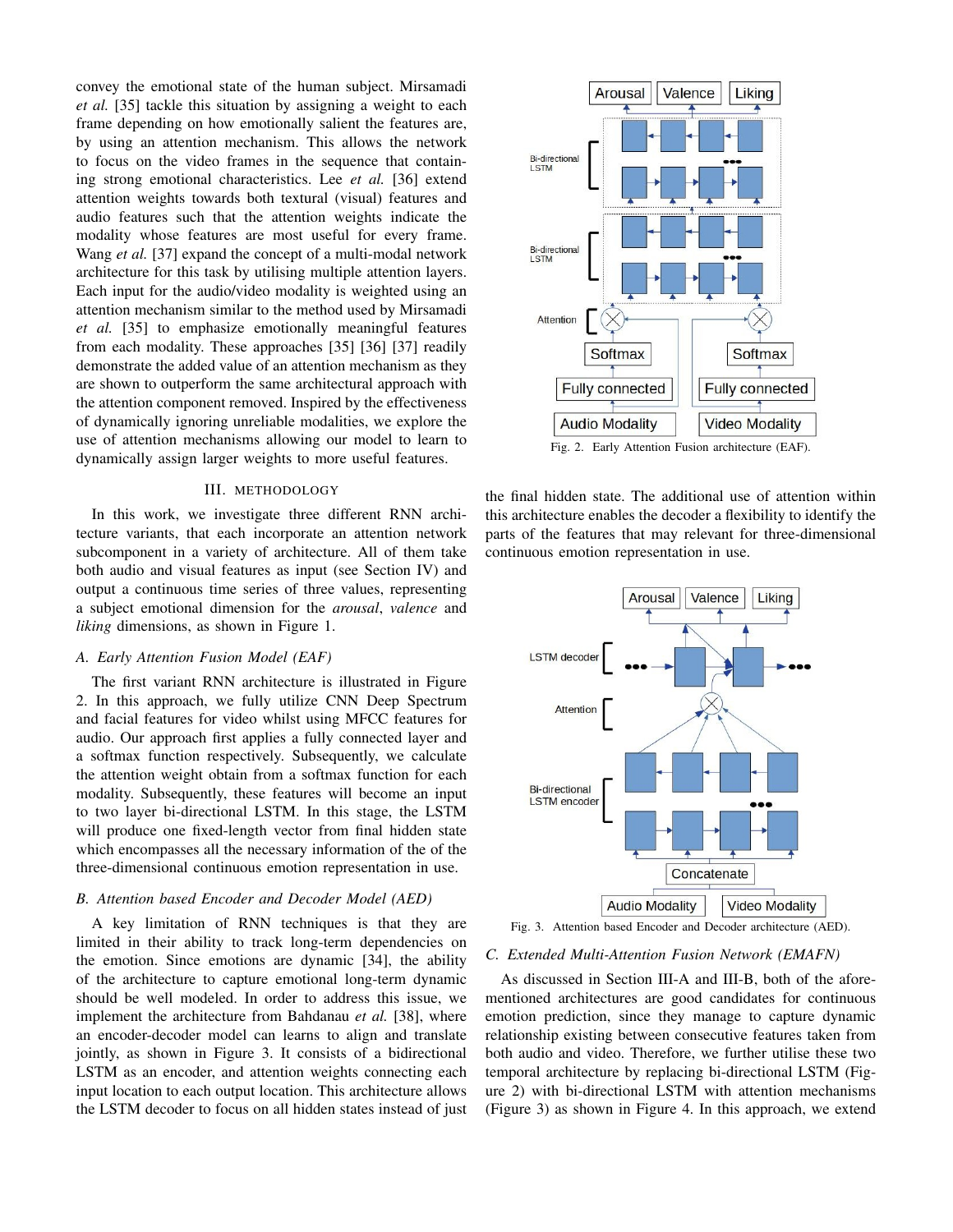conventional attention by allowing multiple attention in both feature and model level, respectively. These multiple attention enables the features to learn emotional dynamic and at the same time concentrates only the parts of the features which relevant for continuous emotion prediction.



Fig. 4. Extended Multi-Attention Fusion Network architecture (EMAFN).

#### IV. EXPERIMENTAL SETUP

In this section, we discuss two experimental aspects of our RNN variant architectures with attention, as explained in Section III. Namely, our choice of datasets and our choice of underlying feature extraction approach.

# *A. Datasets*

Our proposed architectures are trained on features extracted from the Audio/Visual Emotion Challenge (AVEC) 2019 dataset [24]. This dataset consists of audio and video recordings of dyadic interactions between friends of both German and Hungarian human subjects, under uncontrolled settings using webcams and microphones. The videos have been annotated at the individual frame level across the emotional dimensions of *arousal*, *valence* and *liking* by human annotators that were native speakers of the corresponding language that a given recording was in. The dataset is provided as part of the AVEC 2019 challenge [24] and is partitioned into training and development partitions. The training partition contains thirtyfour videos each for participants of German and Hungarian descent (68 videos in total comprising of approximately 123k annotated frames). The development partition contains fourteen videos each for participants of German and Hungarian descent (28 videos in total comprising of approximately 38k annotated frames). As we do not have access to the original testing partition (set) from the AVEC 2019 challenge [24], we instead solely use the training partition during training of the models, and the development partition is used as the testing partition.

# *B. Feature Extraction*

From the audiovisual recordings, we fully utilises two types of features: low level descriptor features and deep learning based features, which are explained in detail in the remainder of this section.

*Low-Level Descriptor Features:* For audio we use the features defined in the extended Geneva Minimalistic Acoustic Parameter Set (eGeMAPS) and Mel Frequency Cepstral Coefficient (MFCC) using the openSMILE toolkit [39] that describe spectral, cepstral, prosodic and voice quality information [24] to generate an audio descriptor. Similarly, we utilize appearance, geometric information from the video dataset in the form of Facial Action Units (FAU). FAU are descriptors of the positions of different facial features and the intensity of the expression it contributes to. These FAU together with gaze orientation for the participant within each video frame are extracted using the openFACE toolkit [40] to generate a visual facial descriptor. These low-level features are summarised by computing their mean and standard deviation using a sliding window of 4s in length and a hop size 100ms, from which a bag-of-words feature representation is used to capture the distribution of these features. This is achieved with the use of the openXBOW toolkit [41] using codewords to form a bag of words dictionary representation of size 100. These extracted feature representations are thus concatenated to form a joint 386 dimension audio and 153 dimension video feature descriptor which forms the dense tensor input to each of our proposal RNN variant architectures outlined in Section III.

*Deep Features:* Mel-Spectrogram images of the audio are produced using Deep Spectrum [42] for a window size of 4s in length and a hop size 100ms. These images are then passed through a set of pre-trained deep convolutional neural networks, from which we extract activations from the latestage layers within the architecture to use. In this manner we obtain a 4096 dimension feature vector from the activations each of VGG-16 [19] and AlexNet [20] in each of the locations of second fully connected layer. Similarly we obtain 1024 and 1920 dimensional feature vectors from the activations each of DenseNet-121 and DenseNet-201 [21] in each of the locations of last average pooling layer. For visual features we extract features from a VGG-16 in each of the locations of first fullyconnected layer and a ResNet-50 n each of the locations of global average pooling layer, both of which have been pretrained on the Aff wild dataset [24]. As a result, we obtain 4096 dimensional deep feature vector from VGG-16 and a 2048 dimensional deep feature vector from ResNet-50 for each frame. These extracted feature representations are thus concatenated to form a joint 11136 dimension audio and 6144 dimension video feature descriptor which forms the dense tensor input to each of our proposal RNN variant architectures outlined in Section III.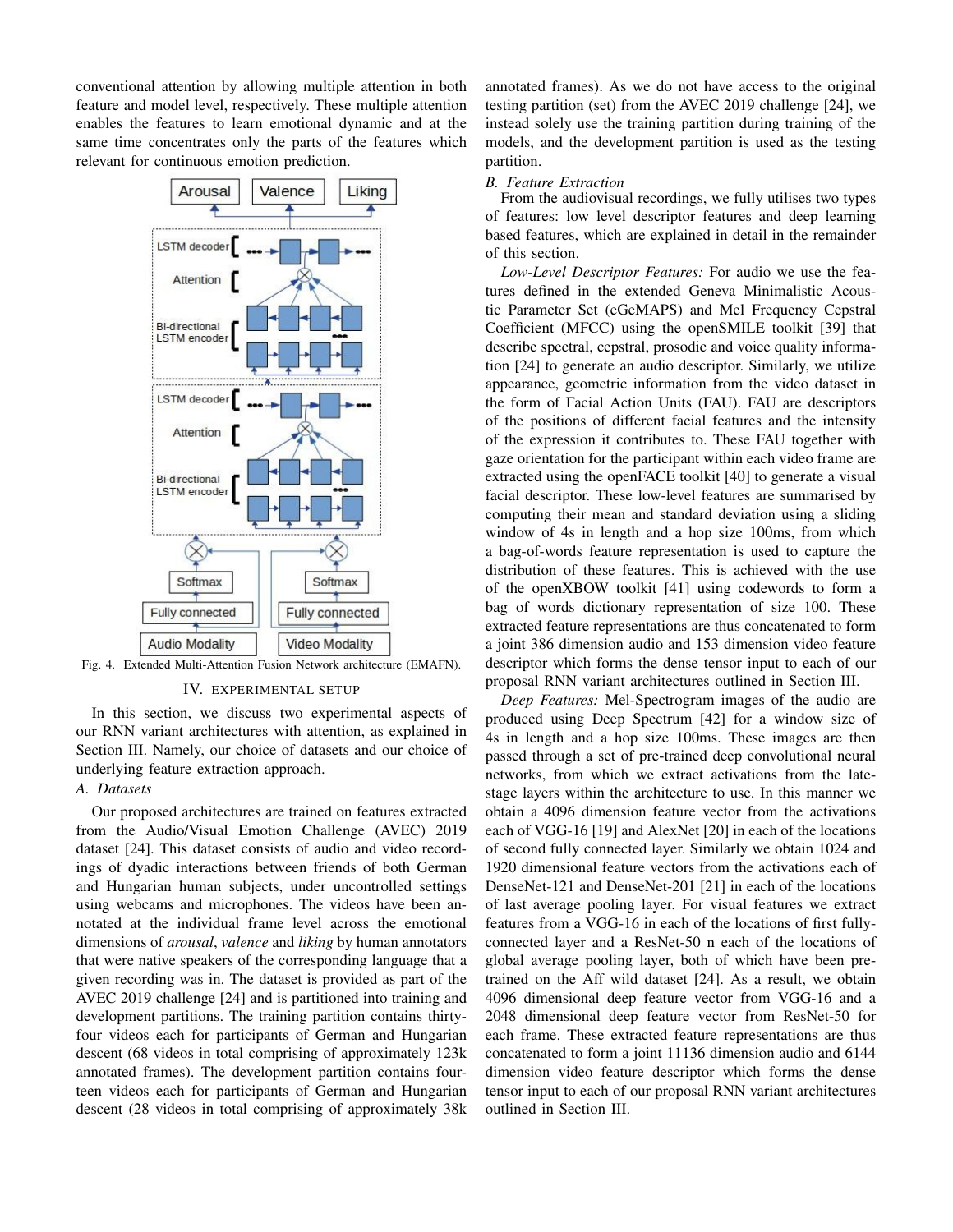## V. EVALUATION

In this section, we evaluate the performance of the RNN variant architectures with attention (Section III) under the respective evaluation metrics and review the performance on emotional dimensions of *arousal*, *valence* and *liking* respectively in a cross-cultural context.

# *A. Performance Evaluation*

We treat the emotion dimensional prediction of *arousal*, *valence* and *liking* as a regression task. Therefore, to evaluate the quality of time series prediction which represents each of the aforementioned emotion dimensions, we use the concordance correlation coefficient (CCC),  $\rho_c$ , for a time series variable x compared to a ground truth time series variable  $y$  is defined as follows:

$$
\rho_c = \frac{2\rho_{x,y}\sigma_x\sigma_y}{\sigma_x^2 + \sigma_y^2 + (\mu_x - \mu_y)^2}
$$
\n(1)

where symbol  $\rho_{x,y}$  is the pearson correlation coefficient (PCC) defined as follows

$$
\rho_{x,y} = \frac{covariance(x,y)}{\sigma_x, \sigma_y} \tag{2}
$$

and  $\sigma_x^2$  and  $\sigma_y^2$  are the variance of each time series and  $\mu_x$ and  $\mu_y$  are the mean values of each series. During training, we transformed this equation into a loss function so that the weight updates serve to maximise this statistic. A CCC of 1 indicates a perfect correlation between the two time series variables, whilst a CCC of 0 indicates little to no correlation. Our choice of this statistic is based on the fact that it is amplitude (scale) and phase (temporal location) invariant [43] which helps to mitigate for labelling inaccuracies within the ground truth that is attributable to the reaction time of the annotators [44].

#### *B. Analysis*

The results are reported in Table I for AVEC 2019 baseline [24] along with our proposed architectures as detailed in Section III. In emotional dimension of *arousal*, the AED architecture improves emotion detection accuracy with an increase performance over the baseline results. The AED architecture achieves CCC value of 0.635, 0.638, and 0.637 (Table I, upper) when tested on German, Hungarian and German plus Hungarian cultures together, respectively. The AED architecture also improves upon the performance in the emotional dimension of *valence*, achieving CCC value of 0.708 and 0.689 (Table I, middle) for both Hungarian and German plus Hungarian cultures together, respectively. At the same time, the AED architecture provides somewhat average performance on German culture, with a CCC value of 0.676, as opposed to 0.684 in the baseline results. We further observe that EMAFN provides great improvement upon the baseline resuts in emotional dimension of *liking*. The EMAFN architecture manages to achieve a CCC value of 0.386, 0.803 and 0.625 (Table I, bottom) when tested on German, Hungarian and German plus Hungarian cultures together, respectively. Overall, this indicates that encoder-decode model

TABLE I

CONCORDONCE CORRELACTION COEFFICIENT RESULTS FOR EMOTIONAL DIMENSIONS OF GERMAN AND HUNGARIAN CULTURES FROM BASELINE APPROACH AND OUR PROPOSED ARCHITECTURE.

| Culture            | Baseline [24] | [45]    | [46]        | EAF         | <b>EMAFN</b> | AED      |
|--------------------|---------------|---------|-------------|-------------|--------------|----------|
|                    |               | arousal |             |             |              |          |
| German             | 0.629         | 0.789   | 0.791       | 0.486       | 0.132        | 0.635    |
| Hungarian          | 0.583         | 0.583   |             | 0.585 0.222 | 0.181        | 0.638    |
| German + Hungarian | 0.614         | 0.724   |             | 0.737 0.365 | 0.155        | 0.637    |
|                    |               | valence |             |             |              |          |
| German             | 0.684         | 0.794   |             | 0.778 0.510 | 0.659        | 0.676    |
| Hungarian          | 0.508         | 0.572   |             | 0.463 0.152 | 0.586        | 0.708    |
| German + Hungarian | 0.615         | 0.708   |             | 0.653 0.345 | 0.631        | 0.689    |
|                    |               | liking  |             |             |              |          |
| German             | 0.048         | 0.352   | 0.441       | 0.160       | 0.386        | $-0.129$ |
| Hungarian          | 0.260         | 0.311   | 0.208 0.261 |             | 0.803        | 0.224    |
| German + Hungarian | 0.222         | 0.320   |             | 0.425 0.215 | 0.625        | 0.062    |

with attention weight in AED architecture makes a positive effect on performance. We also have shown that attention can be an effective tool in the detection of emotion when the audiovisual dataset is diverse and includes multiple cultures.

We further compare our use of RNN architecture variance with attention against the two best entrants of the AVEC 2019 Cross-Cultural Emotion Sub-challenge [45] [46] in Table I. In comparison, our results offer the best performance on emotional dimension of *liking* via EMAFN architecture with CCC value of 0.803 and 0.625 (Table I, bottom) on both Hungarian and German plus Hungarian respectively. Our proposed AED architecture also offers competitive performance, with the best CCC value of 0.638 (Table I, upper) and 0.708 (Table I, middle) on emotional dimension of *arousal* and *valence* for Hungarian culture respectively.

#### VI. CONCLUSION

In this paper, we explore the combination of efficient deep learning and hand-crafted features across audio and video, and novel variant RNN architectures with attention in the cross-cultural context. We explore three different RNN variants with attention, the early attention fusion model (EAF), the extended multi attention fusion network (EMAFN) and the attention-based encoder-decoder model (AED). Our proposed variant RNN architectures with attention manage to capture the emotional dynamic within continuous emotional dimension, namely *arousal*, *valence* and *liking*. The cross-cultural experimental results demonstrate that our proposed method can improve the emotional prediction performance over baseline results and additionally provide competitive performance against leading contemporary techniques on the AVEC 2019 benchmark dataset. Future work will explore both the use of transformer architectures and the additional use of text as an additional input modality.

#### **REFERENCES**

- [1] M. Cabanac, "What is emotion?" *Behavioural Processes*, vol. 60, no. 2, pp. 69 – 83, 12 2002.
- [2] R. W. Picard, *Affective computing*. MIT press, 2000.
- [3] S. Zhao, S. Wang, M. Soleymani, D. Joshi, and Q. Ji, "Affective computing for large-scale heterogeneous multimedia data: A survey," *ACM Transactions on Multimedia Computing, Communications, and Applications*, vol. 15, no. 3s, pp. 1–32, 2019.